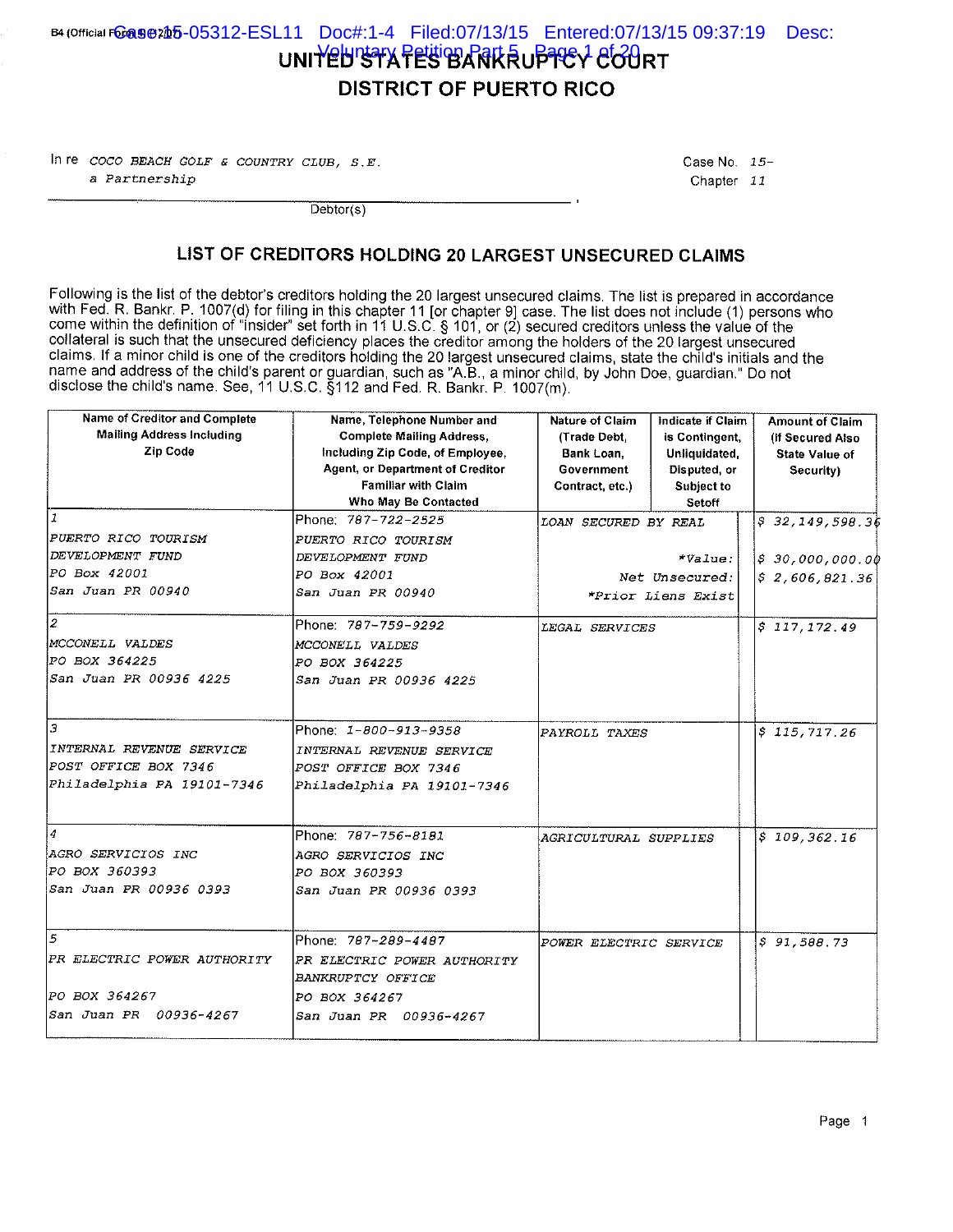## LIST OF CREDITORS HOLDING 20 LARGEST UNSECURED CLAIMS

| <b>Name of Creditor and Complete</b><br><b>Mailing Address Including</b><br>Zip Code<br>6<br>PENNOCK GROWERS INC<br>PO BOX 195537<br>San Juan PR 00919 5537 | Name, Telephone Number and<br><b>Complete Mailing Address.</b><br>Including Zip Code, of Employee,<br>Agent, or Department of Creditor<br><b>Familiar with Claim</b><br>Who May Be Contacted<br>Phone: 787-775-2121<br>PENNOCK GROWERS<br>PO BOX 195537<br>San Juan PR 00919 5537 | <b>Nature of Claim</b><br>(Trade Debt.)<br>Bank Loan,<br>Government<br>Contract, etc.)<br>LANDSCAPING | <b>Indicate if Claim</b><br>is Contingent,<br>Unliquidated.<br>Disputed, or<br>Subject to<br>Setoff | <b>Amount of Claim</b><br>(If Secured Also<br>State Value of<br>Security)<br>\$66,870.47 |
|-------------------------------------------------------------------------------------------------------------------------------------------------------------|-----------------------------------------------------------------------------------------------------------------------------------------------------------------------------------------------------------------------------------------------------------------------------------|-------------------------------------------------------------------------------------------------------|-----------------------------------------------------------------------------------------------------|------------------------------------------------------------------------------------------|
| $\tau$<br>FIRST BANK DE PUERTO RICO<br>PO BOX 9146<br>San Juan PR 00908 0146                                                                                | Phone: 787-729-8251<br>FIRST BANK DE PUERTO RICO<br><i>PO BOX 9146</i><br>San Juan PR 00908 0146                                                                                                                                                                                  | MEMBERSHIP DEPOSIT                                                                                    |                                                                                                     | \$44,330.08                                                                              |
| B<br>CRIM<br>PO BOX 195387<br>San Juan PR 00919-5387                                                                                                        | Phone: 787-625-2746<br>CRIM<br>PO BOX 195387<br>San Juan PR 00919-5387                                                                                                                                                                                                            | PERSONAL PROPERTY<br>TAXES                                                                            |                                                                                                     | \$41,431.59                                                                              |
| 9<br>SCOTIABANK<br>PO BOX 362230<br>San Juan PR 00936 2230                                                                                                  | Phone: 787-474-5728<br>SCOTIABANK<br>PO BOX 362230<br>San Juan PR 00936 2230                                                                                                                                                                                                      | MEMBERSHIP DEPOSIT                                                                                    |                                                                                                     | \$40,000.00                                                                              |
| 10<br>FPV & GALINDEZ<br>PO BOX 364152<br>San Juan PR 00936 4152                                                                                             | Phone: 787-725-4545<br>FPV & GALINDEZ<br>PO BOX 364152<br>San Juan PR 00936 4152                                                                                                                                                                                                  | ACCOUNTING SERVICES                                                                                   |                                                                                                     | \$34,035.00                                                                              |
| 11<br>STATE INSURANCE FUND CORP.<br>PO BOX 365028<br>San Juan PR 00936 5028                                                                                 | Phone: 787-793-6957<br>STATE INSURANCE FUND CORP.<br>PO BOX 365028<br>San Juan PR 00936 5028                                                                                                                                                                                      | WORKMEN'S COMPENSATION<br><i>INSURANCE</i>                                                            |                                                                                                     | \$33,586.00                                                                              |
| 12<br>DEPARTAMENTO DE HACIENDA DE<br>PR<br><i>PO BOX 9024140</i><br>San Juan PR 00902 4140                                                                  | Phone: 787-721-4315<br>DEPARTAMENTO DE HACIENDA DE<br>PR<br>BANKRUPTCY SECTION (424-B)<br><i>San Juan PR 00902 4140</i>                                                                                                                                                           | SALES AND USE TAX                                                                                     |                                                                                                     | \$22,523.00                                                                              |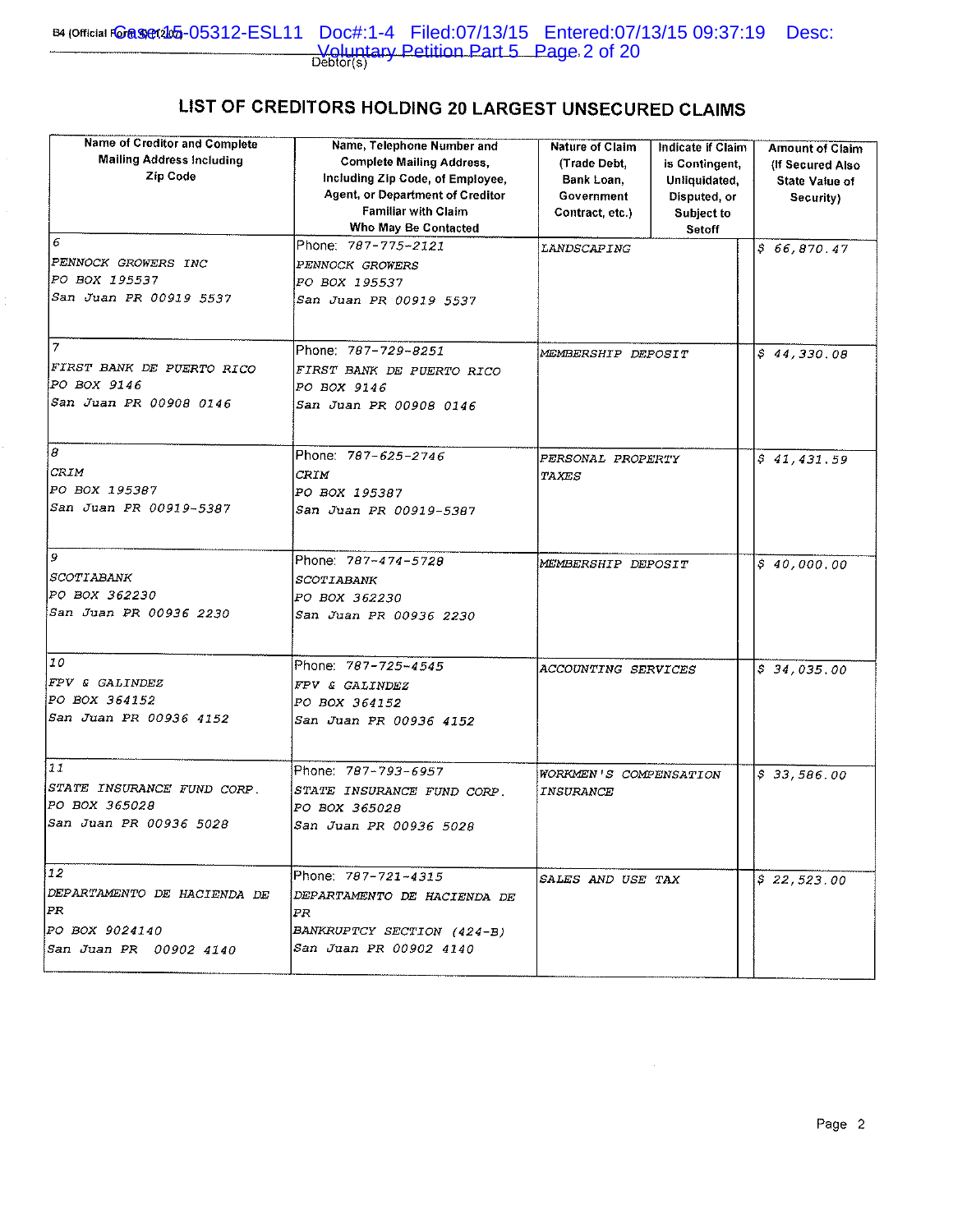## LIST OF CREDITORS HOLDING 20 LARGEST UNSECURED CLAIMS

| Name of Creditor and Complete<br><b>Mailing Address Including</b><br>Zip Code | Name, Telephone Number and<br><b>Complete Mailing Address,</b><br>Including Zip Code, of Employee,<br>Agent, or Department of Creditor<br><b>Familiar with Claim</b><br>Who May Be Contacted | <b>Nature of Claim</b><br>(Trade Debt.<br>Bank Loan,<br>Government<br>Contract, etc.) | <b>Indicate if Claim</b><br>is Contingent<br>Unliquidated.<br>Disputed, or<br>Subject to<br>Setoff | <b>Amount of Claim</b><br>(If Secured Also<br><b>State Value of</b><br>Security) |
|-------------------------------------------------------------------------------|----------------------------------------------------------------------------------------------------------------------------------------------------------------------------------------------|---------------------------------------------------------------------------------------|----------------------------------------------------------------------------------------------------|----------------------------------------------------------------------------------|
| 13<br>FIRST MEDICAL HEALTH PLAN<br>530 MARGINAL BUCHANAN                      | Phone: 787-474-3999<br>FIRST MEDICAL HEALTH PLAN<br>EXT VILLA CAPARRA<br>530 MARGINAL BUCHANAN                                                                                               | HEALTH INSURANCE                                                                      |                                                                                                    | \$20,346.96                                                                      |
| Guaynabo PR 00966                                                             | Guaynabo PR 00966                                                                                                                                                                            |                                                                                       |                                                                                                    |                                                                                  |
| 14<br>PRO PAVE<br>PO BOX 21110<br>San Juan PR 00928 1110                      | Phone: 787-283-6060<br>PRO PAVE<br>PO BOX 21110<br>San Juan PR 00928 1110                                                                                                                    | PAVING AND LANDSCAPING                                                                |                                                                                                    | \$17,908.80                                                                      |
| 15<br>RAFAEL RAMIREZ BALL<br>PO BOX 195492<br>San Juan PR 00919               | Phone: 787-977-1687<br>RAFAEL RAMIREZ BALL<br>PO BOX 195492<br>San Juan PR 00919                                                                                                             | MEMBERSHIP DEPOSIT                                                                    |                                                                                                    | \$15,125.00                                                                      |
| 16<br>RAMON MARTINEZ PEREZ<br><i>OLD SAN JUAN</i><br>San Juan PR 00901        | Phone: 787-725-9408<br>RAMON MARTINEZ PEREZ<br>153 CRUZ STREET APT 1E<br>OLD SAN JUAN<br>San Juan PR 00901                                                                                   | MEMBERSHIP DEPOSIT                                                                    |                                                                                                    | \$15,000.00                                                                      |
| 17<br>JUAN ACOSTA<br>PO BOX 195492<br>San Juan PR 00919                       | Phone: 787-977-1687<br>JUAN ACOSTA<br>PO BOX 195492<br>San Juan PR 00919                                                                                                                     | MEMBERSHIP DEPOSIT                                                                    |                                                                                                    | \$15,000.00                                                                      |
| 18<br>JUAN SAAVEDRA CASTRO<br>PO BOX 9021782<br>San Juan PR 00902 1782        | Phone: 787-722-7741<br>JUAN SAAVEDRA CASTRO<br>PO BOX 9021782<br><i>San Juan PR 00902 1782</i>                                                                                               | MEMBERSHIP DEPOSIT                                                                    |                                                                                                    | \$15,000.00                                                                      |
| 19<br>AMERICAN EXPRESS<br> PO BOX 1270<br>Newark NJ 07101 1270                | Phone: 1-800-327-1267<br>AMERICAN EXPRESS<br><i>PO BOX 1270</i><br>Newark NJ 07101 1270                                                                                                      | CREDIT CARD PURCHASES                                                                 |                                                                                                    | \$74,732,75                                                                      |
| 120<br>HECTOR TURF INC<br>1301 NW 3rd STREET<br>Deerfield Beach FL 33442      | Phone: <i>954-429-3200</i><br>HECTOR TURF INC<br>1301 NW 3rd STREET<br>Deerfield Beach FL 33442                                                                                              | COMMERCIAL IRRIGATION                                                                 |                                                                                                    | \$12,409.72                                                                      |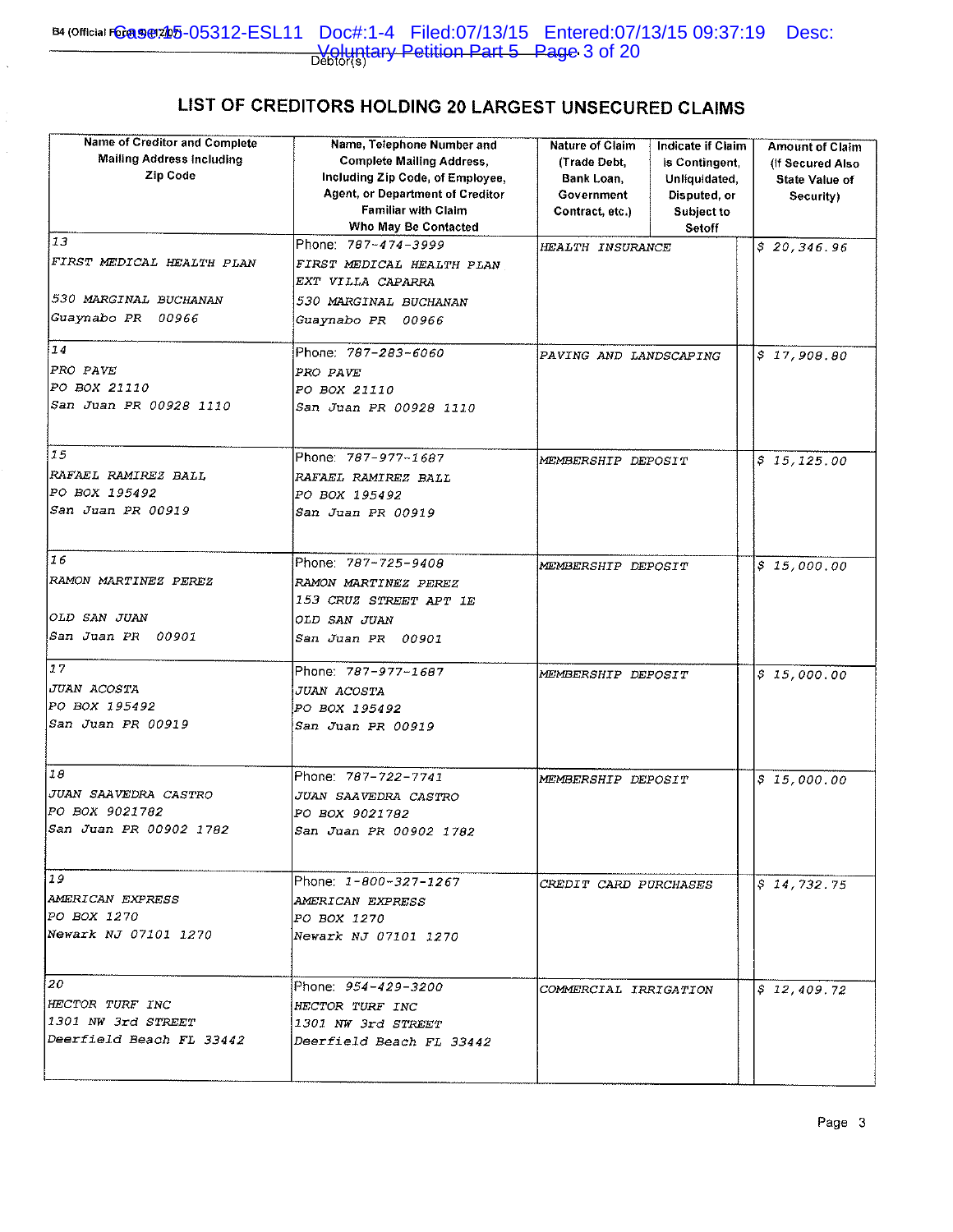Case:15-05312-ESL11 Doc#:1-4 Filed:07/13/15 Entered:07/13/15 09:37:19 Desc: Voluntary Petition Part 5 Page 4 of 20

B4 (Official Form 4) (12/07)

Debtor(a)

## LIST OF CREDITORS HOLDING 20 LARGEST UNSECURED CLAIMS

### DECLARATION UNDER PENALTY OF PERJURY ON BEHALF OF A PARTNERSHIP

1, JORGE LUIS DIAZ IRIZARRY

PRESIDENT AND CEO OF of the Partnership

as debtor in this case, declare under penalty of perjury that I have read the foregoing List of Creditors Holding Twenty Largest Unsecured Claims and that they are true and correct to the best of my knowledge, information and belief.

Date: Duly 13, 2015

Signature

Name: JORGE GUIS DIAS IRISARRY Title: PRESIDENT AND CEO OF LOPMENT CORP.<br>PARTNER **COCO** 

named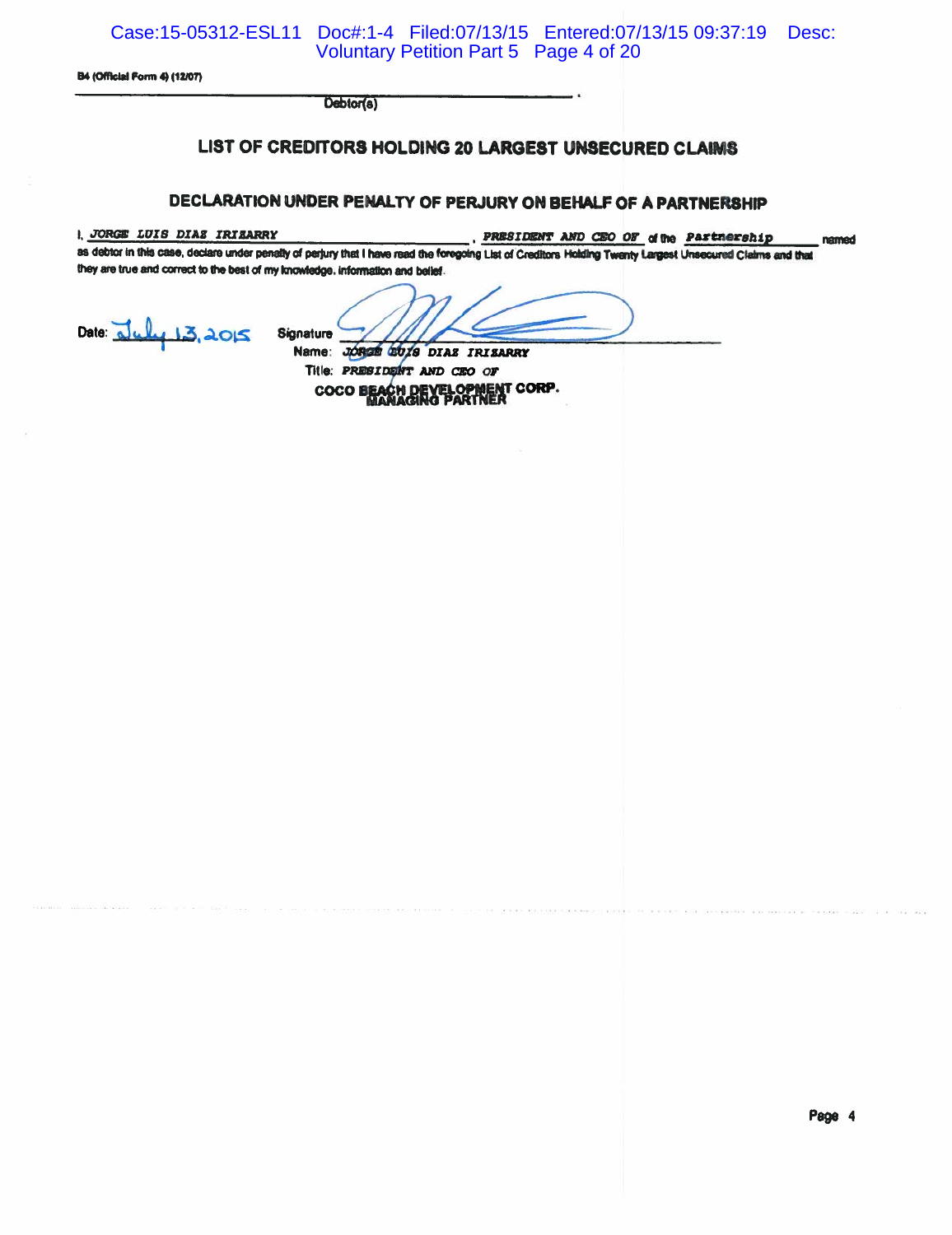Case:15-05312-ESL11 Doc#:1-4 Filed:07/13/15 Entered:07/13/15 09:37:19 Desc: Voluntary Petition Part 5 Page 5 of 20

## UNITED STATES BANKRUPTCY COURT **DISTRICT OF PUERTO RICO**

In re COCO BEACH GOLF & COUNTRY CLUB, S.E., a Partnership

Case No. 15-Chapter 11

Attorney for Debtor: CHARLES A. CUPRILL

### **COVER SHEET FOR LIST OF CREDITORS**

/ Debtor

I hereby certify under penalty of perjury that the attached list of creditors, which consists of 15 pages. is true, correct and complete to the best of my knowledge.

Date:  $J_{\mu\nu}$   $3.205$ 

CHARLES A. CURRILL

Attorney for the debtor (s) 356 FORTALEZA STREET SECOND FLOOR San Juan, PR 00901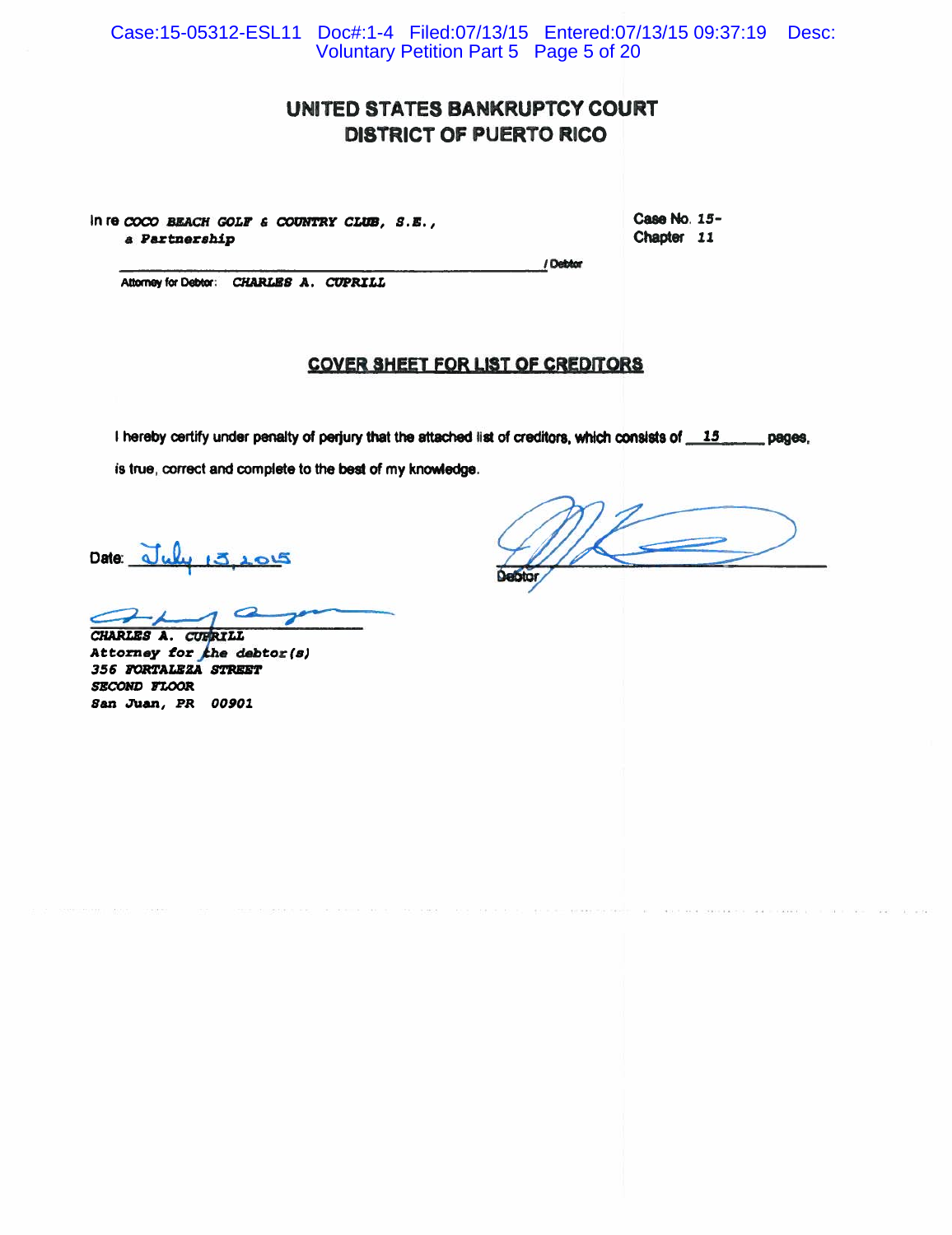# Case:15-05312-ESL11 Doc#:1-4 Filed:07/13/15 Entered:07/13/15 09:37:19 Desc:<br>World Harry Petition Part's Page 6 of 20

San Juan, PR 00928 1420

CHARLES A. CUPRILL 356 FORTALEZA STREET SECOND FLOOR San Juan, PR 00901

A R DISTRIBUTORS CORP 1791 JAJOME STREET San Juan, PR 00926 6034

ABUDO CORDOVA & DEL VALLE PO BOX 194222 San Juan, PR 00919 4222

**ACANTHUS** INDUSTRIAL EL PARAISO 110 GANGES STREET San Juan, PR 00925

ACT SECURITY SYSTEMS 1302 JESUS T PINERO AVENUE SUITE 201 San Juan, PR 00921

AGRO SERVICIOS INC PO BOX 360393 San Juan, PR 00936 0393

AGUSTIN MUJICA PO BOX 270414 San Juan, PR 00927

ALEXANDER MUJICA PO BOX 2119 San Juan, PR 00922 2119

ALL SPORT INTERNATIONAL PO BOX 190407 San Juan, PR 00919 0407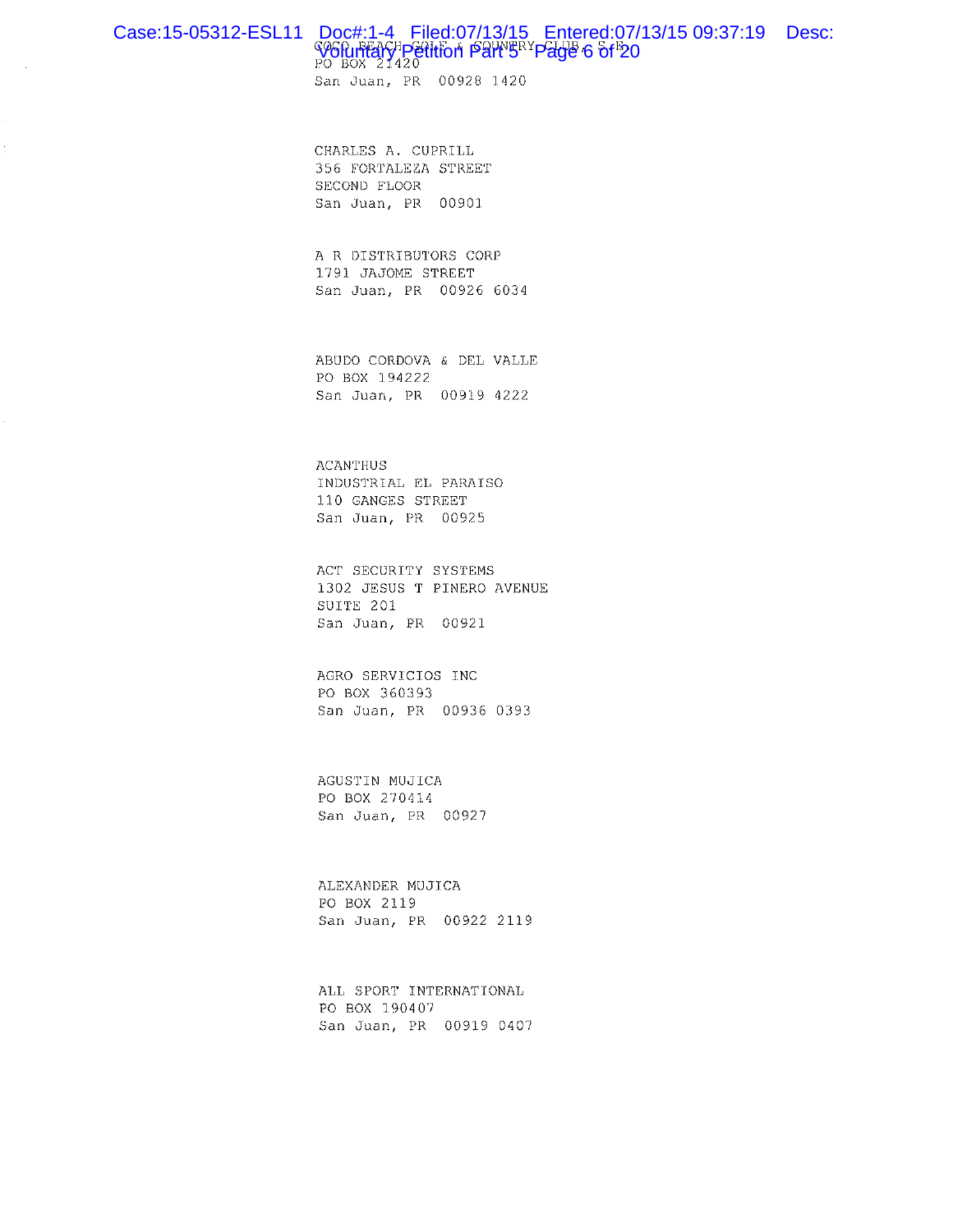## Case:15-05312-ESL11 Doc#:1-4 Filed:07/13/15 Entered:07/13/15 09:37:19 Desc: World Rate of 20 Po Box 363305

San Juan, PR 00936

AMERICAN EXPRESS PO BOX 1270 Newark, NJ 07101 1270

ANTONIO RAMOS COND LINCOLN PARK 8 CARR 833 APT 302 Guaynabo, PR 00969

ARAMARK UNIFORM SERVICES INC PO BOX 2850 Carolina, PR 00984 2850

AT & T MOBILITY PUERTO RICO INC PO BOX 71514 San Juan, PR 00936 8614

BALLESTER HERMANOS INC PO BOX 364548 San Juan, PR 00936

BANCO POPULAR DE PUERTO RICO BANKRUPTCY DEPARTMENT GPO BOX 366818 San Juan, PR 00936

BERNARDO ALVAREZ PO BOX 360957 San Juan, PR 00936 0957

BETTERECYCLING CORP PO BOX 21420 San Juan, PR 00928

BETTEROADS ASPHALT CORPORATION APARTADO 21420 San Juan, PR 00928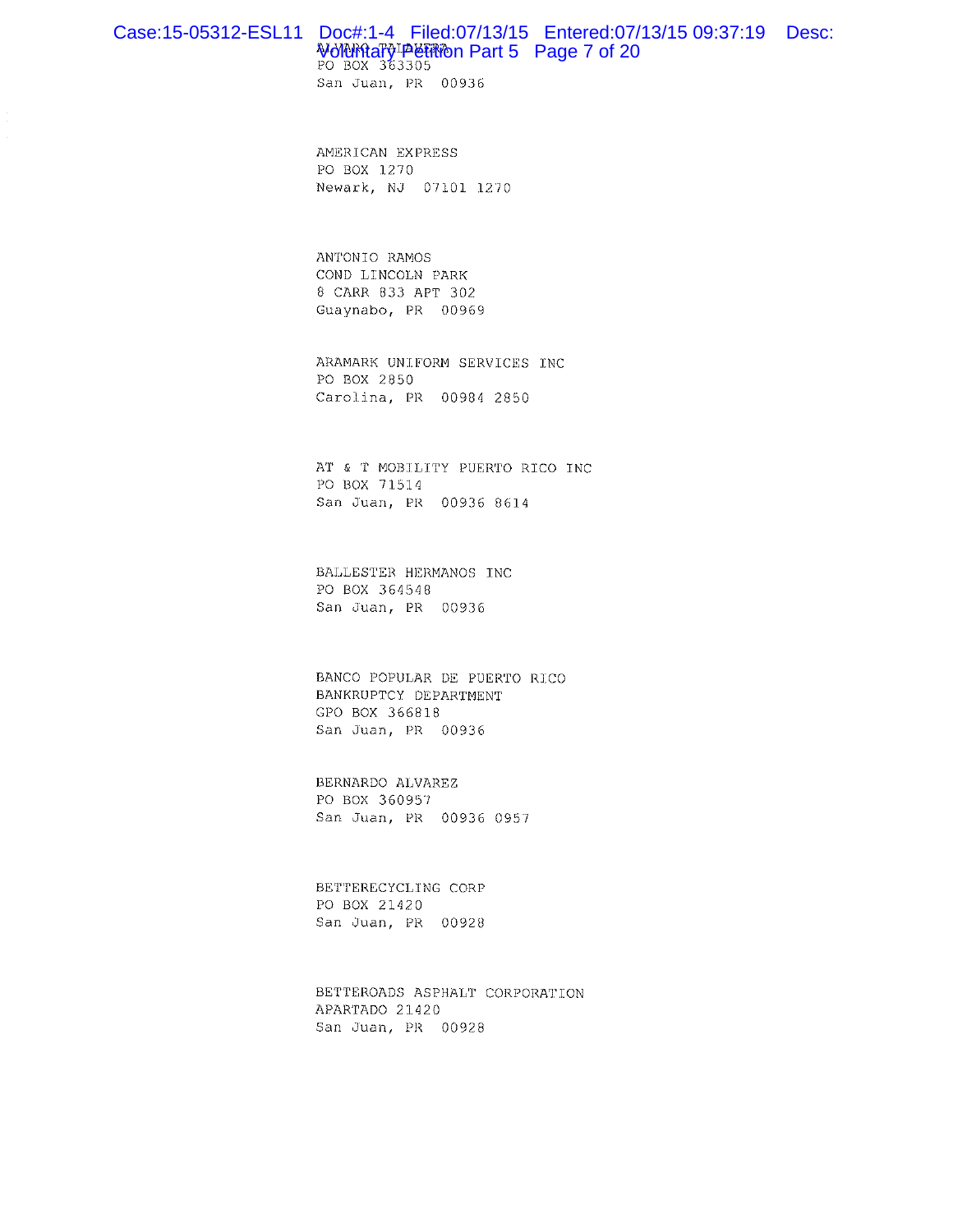# Case:15-05312-ESL11 Doc#:1-4 Filed:07/13/15 Entered:07/13/15 09:37:19 Desc:<br>W6l\\\\and RV6l\\\angle Resolution Pare is a conserved by a conserved by a conserved by a conserved by a conserved by a conserved by a conserved b

PMB 134 Caguas, PR 00725 8900

C SURFACE & ASSOCIATES 56 VALLE ESCONDIDO Guaynabo, PR 00971 8000

CADILLAC UNIFORM PO BOX 1893 Bayamon, PR 00960

CANTERA HIPODROMO INC PO BOX 1839 Guaynabo, PR 00970 1839

CARIBBEAN MULTI PRODUCTS INC PO BOX 1050 Dorado, PR 00646 1050

CARIBE FINE FOOD PO BOX 10585 San Juan, PR 00922

CARLOS F JUNCOS GAUTIER Z 15 HASTINGS STREET GARDEN HILLS Guaynabo, PR 00966

CARLOS FIGUEROA 58 PARQUE DEL RIO URB. ENCANTADA Trujillo Alto, PR 00976

CASIANO COMMUNICATIONS INC PO BOX 12130 San Juan, PR 00914 0130

CENTER COURT SPORTS PO BOX 10400 San Juan, PR 00922 0400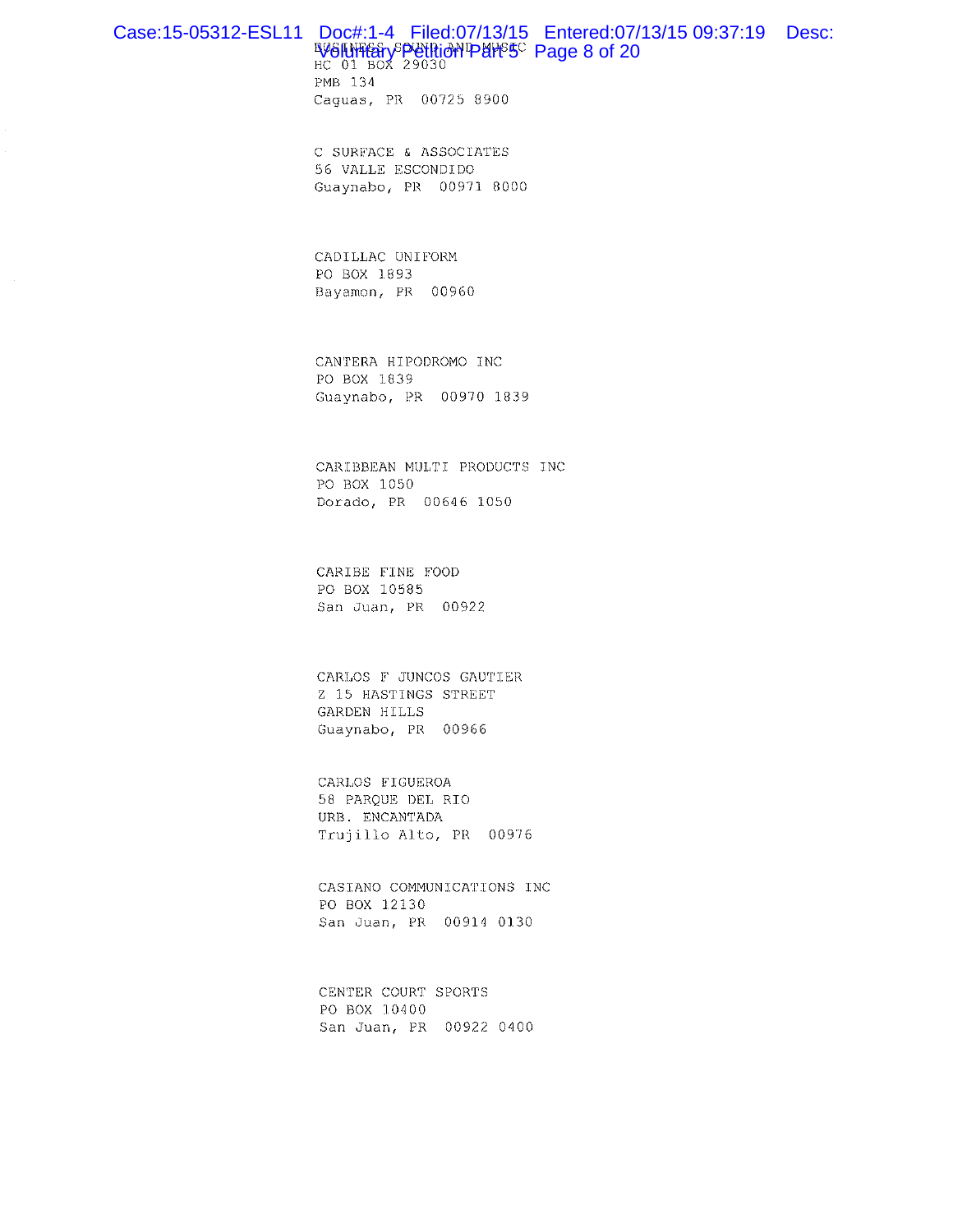# Case:15-05312-ESL11 Doc#:1-4 Filed:07/13/15 Entered:07/13/15 09:37:19 Desc:<br>WORLITRANY PETITION Part 5 Page 9 of 20<br>5206 BRISTOL BANK COURT

Houston, TX 77041

CHASE 54 79 440 CORPORATE CENTER DR La Quinta, CA 92253

CLENDO REFERENCE LABORATORY 803 HIPODROMO AVENUE SANTURCE San Juan, PR 00909

CLUBESSENTIAL 455 DELTA AVENUE 3rd FLOOR Cincinnati, OH 45226

COCO BEACH DEVELOPMENT CORP PO BOX 21420 San Juan, PR 00928 1420

COCO BEACH UTILITY COMPANY INC PO BOX 21420 San Juan, PR 00928

COMMUNICATION SERVICES OF PR PMB 634 PO BOX 29029 San Juan, PR 00929 0029

CONWASTE CORP PO BOX 1322 Gurabo, PR 00778

CORTES INDUSTRIAL ORGANIZATION PO BOX 41264 San Juan, PR 00940

COSOTNET HC 4 BOX 11147 Rio Grande, PR 00745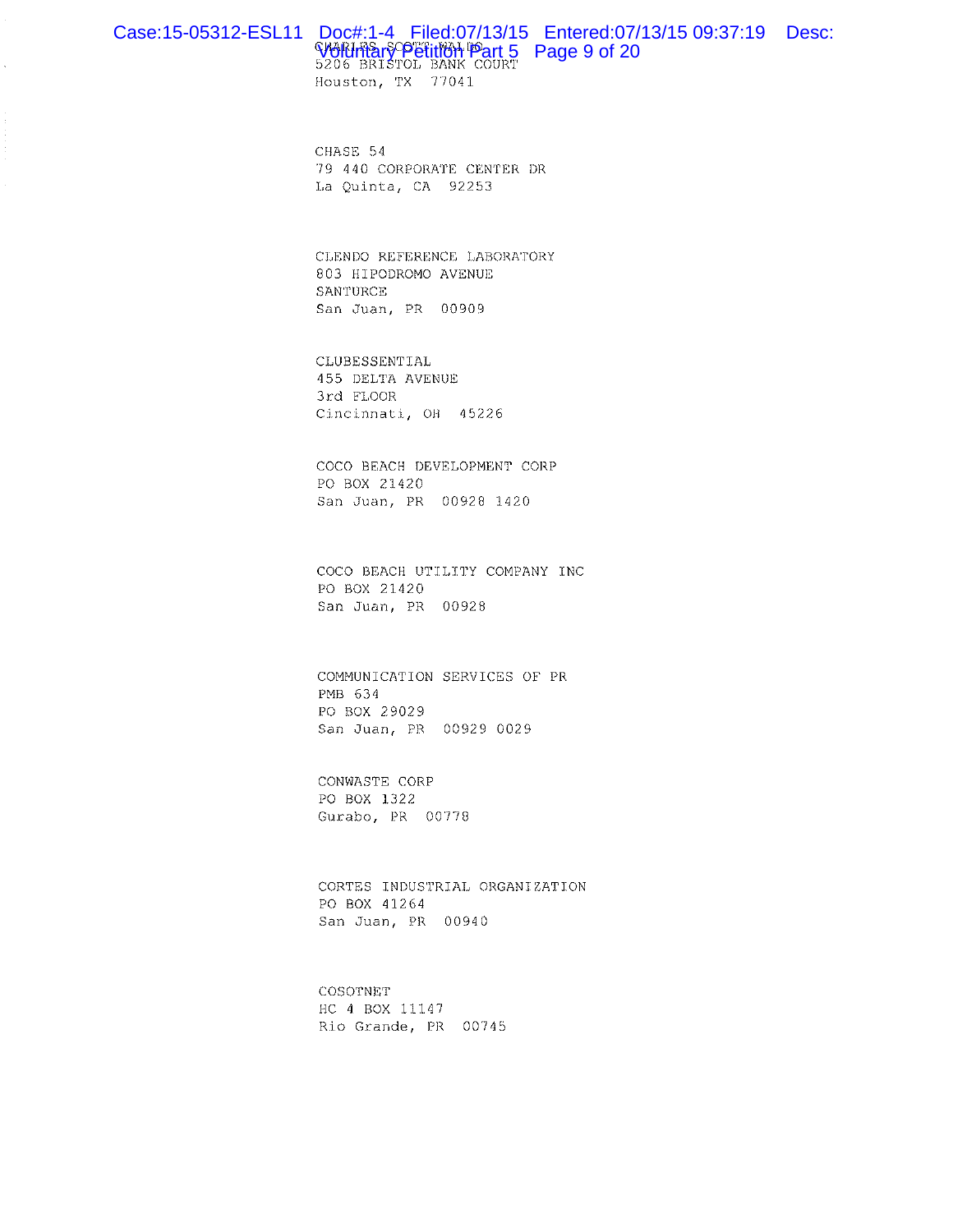## Case:15-05312-ESL11 Doc#:1-4 Filed:07/13/15 Entered:07/13/15 09:37:19 Desc: Voluntary Petition Part 5 Page 10 of 20

San Juan, PR 00919-5387

CRUZ MOYA ELEVATORS PMB 173-8 San Juan, PR 00919 4000

CSPR INC PMB 634 San Juan, PR 00929 0005

CUCHITA SOTO PUNTA LAS MARIA 27 EMAJAGUA San Juan, PR 00913

DEPARTAMENTO DE HACIENDA DE PR BANKRUPTCY SECTION (424-B) PO BOX 9024140 San Juan, PR 00902 4140

DESTILERIA SERRALLES INC APARTADO 198 Mercedita, PR 00715

ECO SOLUTIONS ENVIRONMENTAL PMB 133 PO BOX 6017 Carolina, PR 00984 6980

EDWIN ABREU CASTRO PMB 284 PO BOX 7891 Guaynabo, PR 00970

EL NUEVO DIA, INC. PO BOX 71445 San Juan, PR 00936 8545

EMPRESAS DIAZ INC PO BOX 21420 San Juan, PR 00928 1420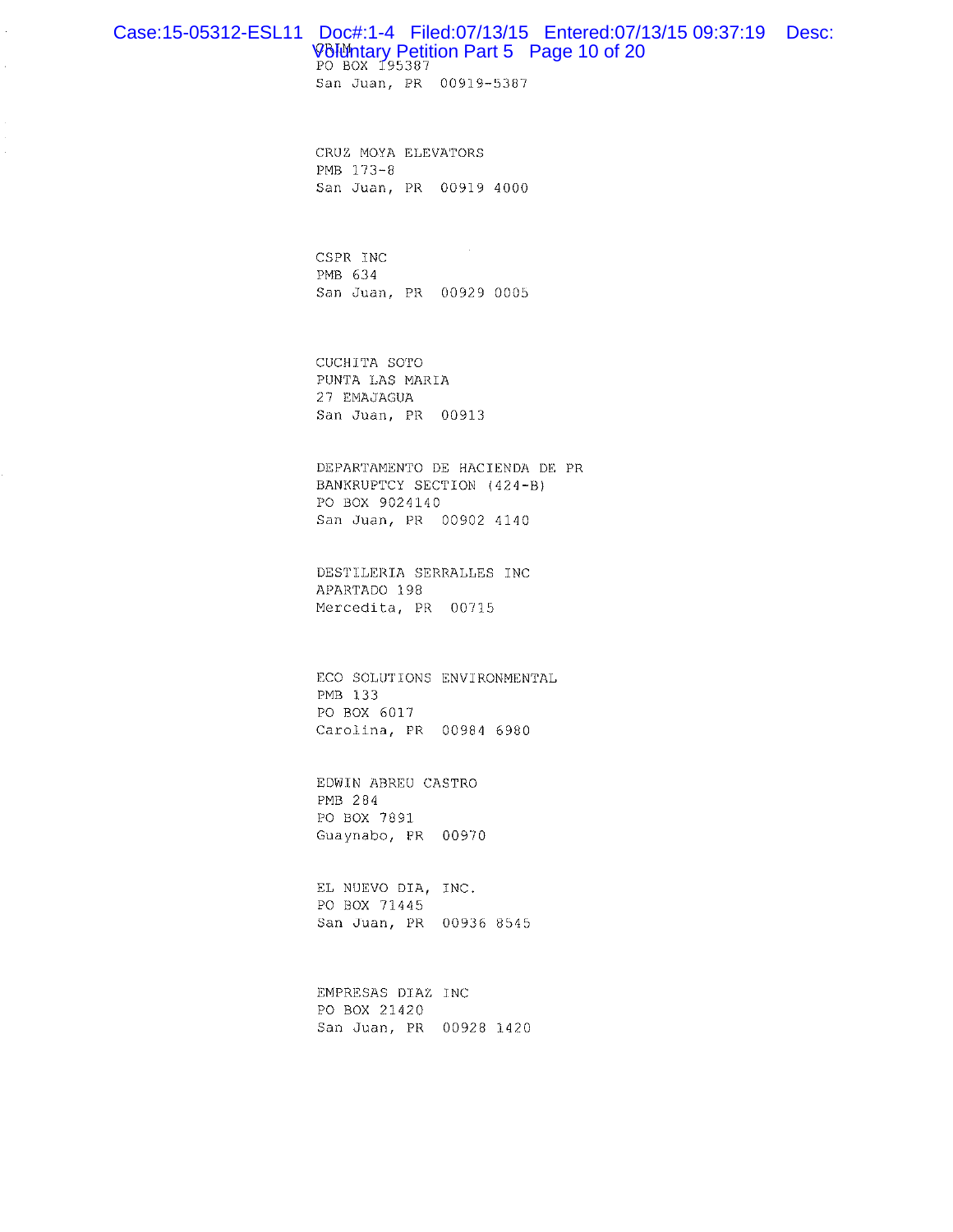## Case:15-05312-ESL11 Doc#:1-4 Filed:07/13/15 Entered:07/13/15 09:37:19 Desc: Voldntary Petition Part 5 Page 11 of 20

Augusta, GA 30906

FASTENAL INDUSTRIAL & CONSTRUCTION PO BOX 978 Winona, MN 55987 0978

**FEDEX** PO BOX 371461 Pittsburgh, PA 15250 7461

FERNANDO MORA 1500 JARDINES MONTEHIEDRA APT 302 San Juan, PR 00926

FIRE FOE INC PO BOX 4656 Carolina, PR 00984

FIRST BANK DE PUERTO RICO PO BOX 9146 San Juan, PR 00908 0146

FIRST MEDICAL HEALTH PLAN EXT VILLA CAPARRA 530 MARGINAL BUCHANAN Guaynabo, PR 00966

FORE BETTER GOLF INC 348 DONNA LANE Bloomingdale, IL 60108

FPV & GALINDEZ PO BOX 364152 San Juan, PR 00936 4152

FRANCISCO ARIAS PO BOX 1849 Guaynabo, PR 00970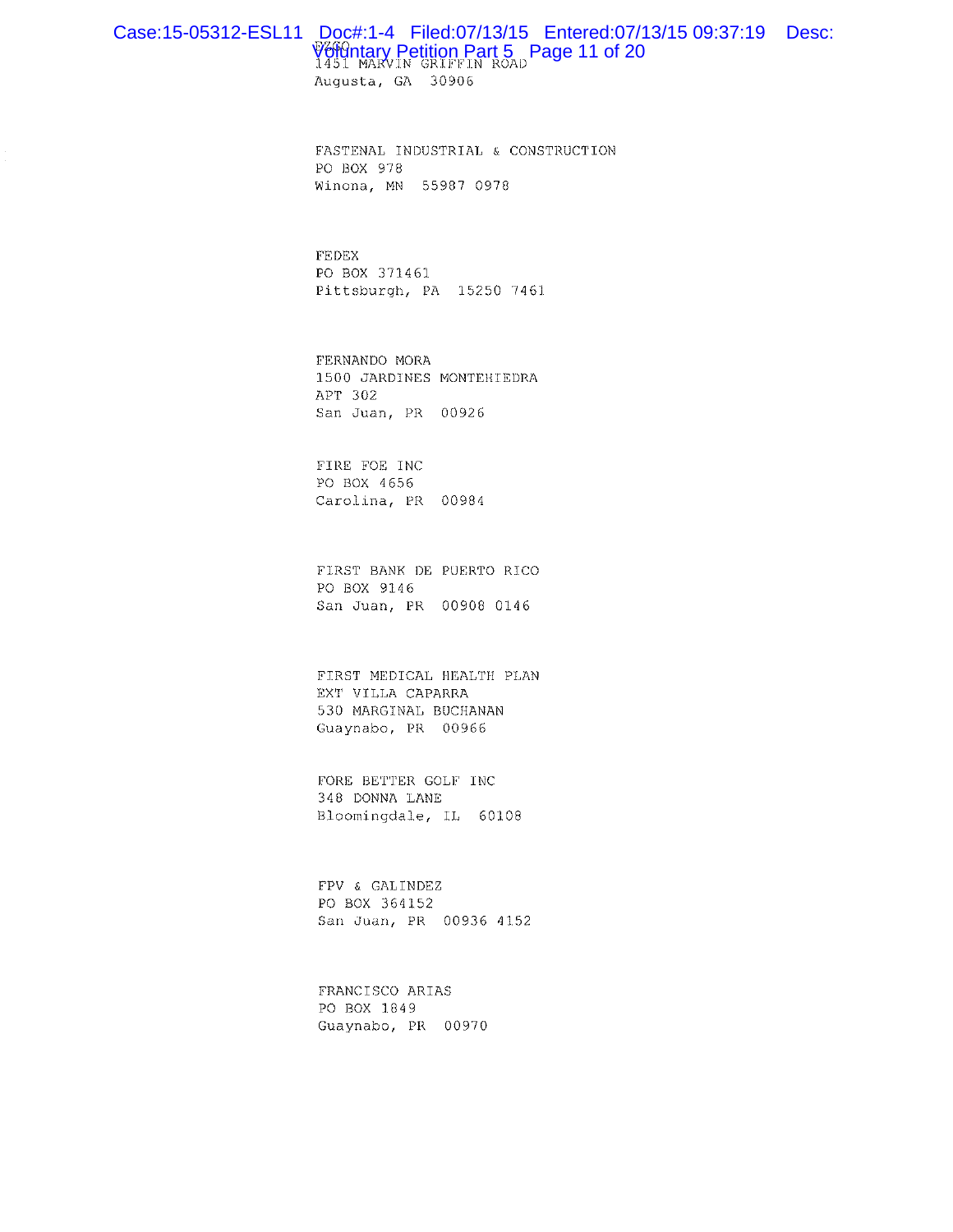## Case:15-05312-ESL11 Doc#:1-4 Filed:07/13/15 Entered:07/13/15 09:37:19 Desc: VONGANGry<sup>p</sup>Officion Part 5 Page 12 of 20<br>59 LADY PALM STREET

URB PALMA REAL Guaynabo, PR 00969

GRAINGER CARIBE INC 105 CONQUISTADORES AVENUE Catano, PR 00962

GUSTOS COFFEE CO PO BOX 11277 San Juan, PR 00922

GUZMAN TIRE IMPORTS CORP J 5 PRINCIPAL STREET Fajardo, PR 00738

HECTOR TURF INC 1301 NW 3rd STREET Deerfield Beach, FL 33442

**TNRUMEC** PO BOX 363713 San Juan, PR 00936 3713

INTEGRATED BUSINESS SYSTEMS INC 12201 GAYTON ROAD SUITE 100 Richmond, VA 23234

INTELLIGENT TECHNOLOGIES CORP INDUSTRIAL MARIO JULIA 696 B STREET SUITE 3 San Juan, PR 00929 2004

INTERNAL REVENUE SERVICE POST OFFICE BOX 7346 Philadelphia, PA 19101-7346

ISRAEL QUINTANA PO BOX 11218 CAPARRA HEIGHTS STA San Juan, PR 00922 1218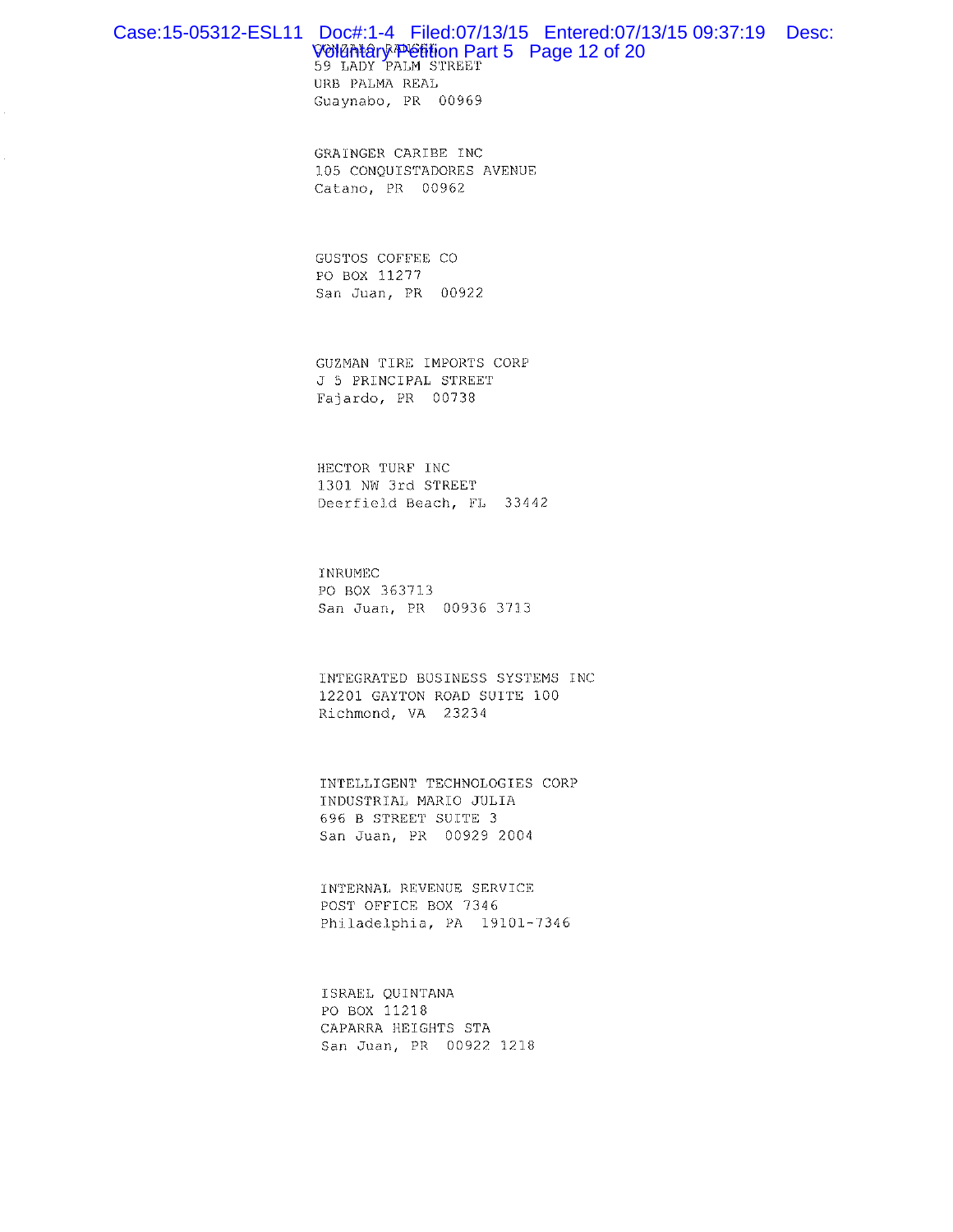### Case:15-05312-ESL11 Doc#:1-4 Filed:07/13/15 Entered:07/13/15 09:37:19 Desc: Volumtary Petinon Part 5 Page 13 of 20

PO BOX 29427 San Juan, PR 00929 9427

JCC MECHANICAL CORP PO BOX 4519 Carolina, PR 00984 4519

JD HYDRAULIC PO BOX 1680 Rio Grande, PR 00745

JOSE COLON CRUZADO MONTE CLARO PLAZA 14 ME 53 Bayamon, PR 00961

JOSE E BADILLO PO BOX 3225 Carolina, PR 00984

JOSE LAZARO RODRIGUEZ GAVILANES F 24 TIERRALTA II Guaynabo, PR 00969

**JOSE RAMIREZ** PO BOX 787 Dorado, PR 00646

JUAN ACOSTA PO BOX 195492 San Juan, PR 00919

JUAN LOPEZ 1020 LUIS VIGOREAUX AVENUE GALLARDO APARTMENTS G1 Guaynabo, PR 00966

JUAN LUIS FERNANDEZ VALDIVIA PO BOX 10083 San Juan, PR 00922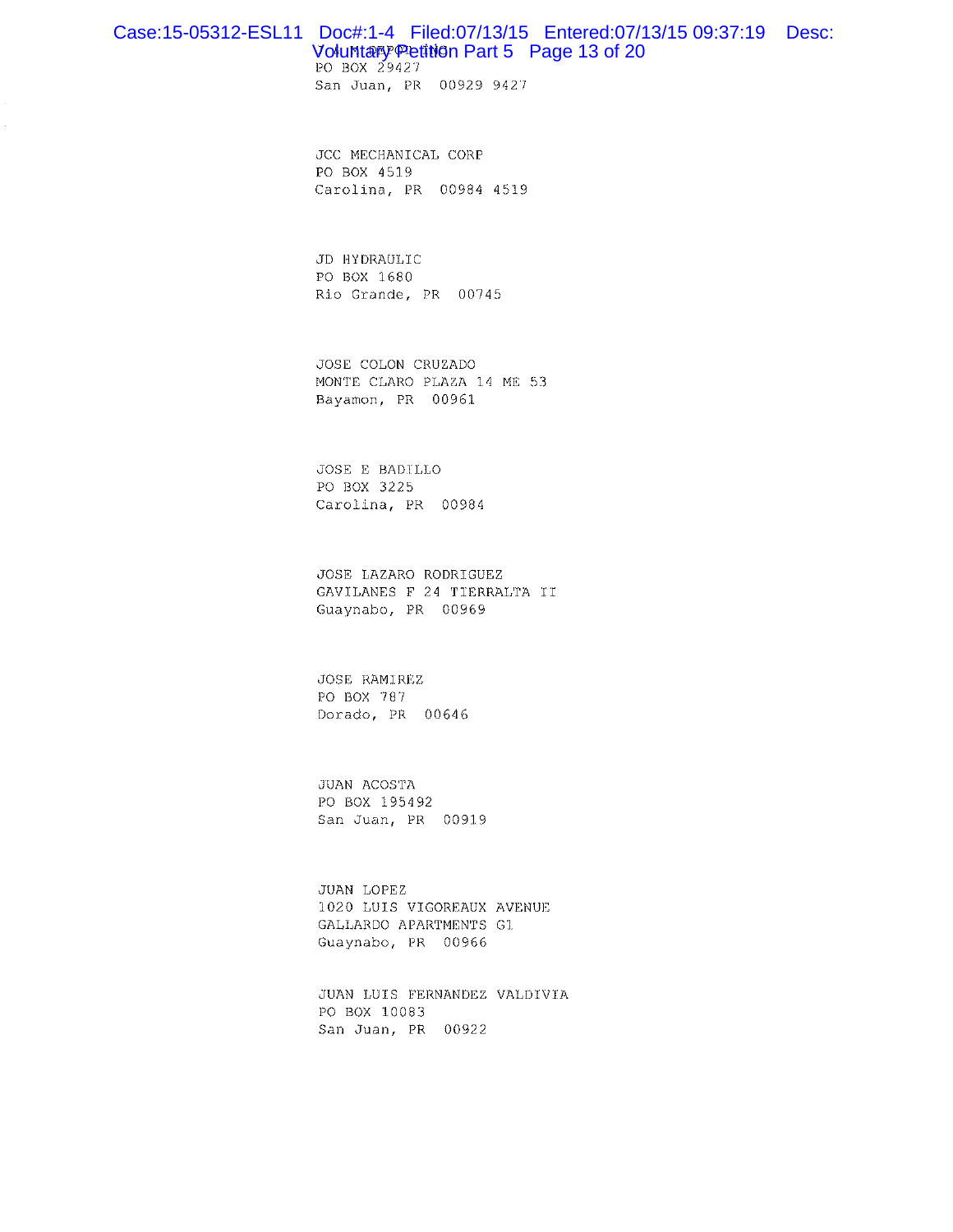#### Case:15-05312-ESL11 Doc#:1-4 Filed:07/13/15 Entered:07/13/15 09:37:19 Desc: Voluntary Petitions Part 5 Page 14 of 20

PO BOX 9021782 San Juan, PR 00902 1782

JULIO GOMEZ RENTAS PO BOX 158 Guaynabo, PR 00970 0158

LAUNDRY EXPRESS PO BOX 367 Fajardo, PR 00738

LIBERTY CABLEVISION OF PUERTO RICO PO BOX 719 Luquillo, PR 00773

LICELOT SANCHEZ COND LAGUNA GARDEN IV APT 12 H ISLA VERDE Carolina, PR 00979 6345

LOOMIS PUERTO RICO INC PO BOX 191666 San Juan, PR 00919

LUIS BERRIOS AMADEO PO BOX 7603 San Juan, PR 00916

MANUEL MONASTERIO PO BOX 7401 Ponce, PR 00732

MANUEL VELAZQUEZ 600 BOULEVARD LA MONTANA 437 URB ARBOLES DE MONTEHIEDRA San Juan, PR 00926

MARCOS MAZZA PO BOX 1849 Guaynabo, PR 00970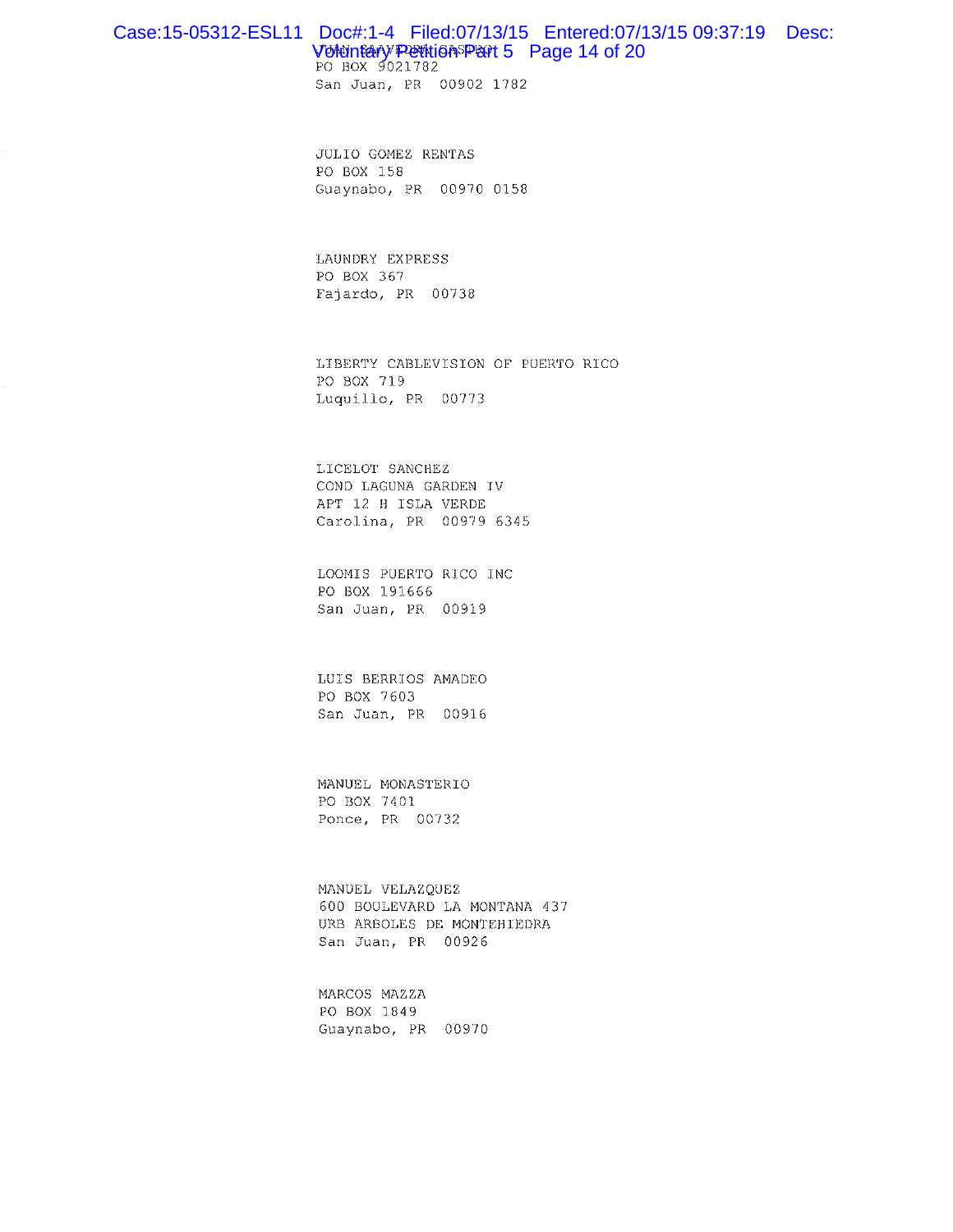#### Case:15-05312-ESL11 Doc#:1-4 Filed:07/13/15 Entered:07/13/15 09:37:19 Desc: Wollintark Petition Part 5 Page 15 of 20 COND STA MARIA 139

APT 1406 RD 177 San Juan, PR 00926

MAUI JIM INC PO BOX 203861 Dallas, TX 75320 3861

MCCONELL VALDES PO BOX 364225 San Juan, PR 00936 4225

MEDDRUG OCCUPATIONAL SERVICES INC URB JOSE MERCADO U 9 Caguas, PR 00725

MEDIA & MARKETING PARTNERS GROUP PO BOX 19088 San Juan, PR 00910

MENDEZ & CO INC PO BOX 363348 San Juan, PR 00936 3348

MULTI VENTAS Y SERVICIOS PR INC PO BOX 6012 Caguas, PR 00726 6012

NIKE USA INC PO BOX 847648 Dallas, TX 75284 7648

PARTS PRO INC PMB 222 Humacao, PR 00791

PEDRO MUÑIZ URB SANTA ANA 198 YALE STREET APT PH 2 LOS JARDINES TOWN HOU San Juan, PR 00927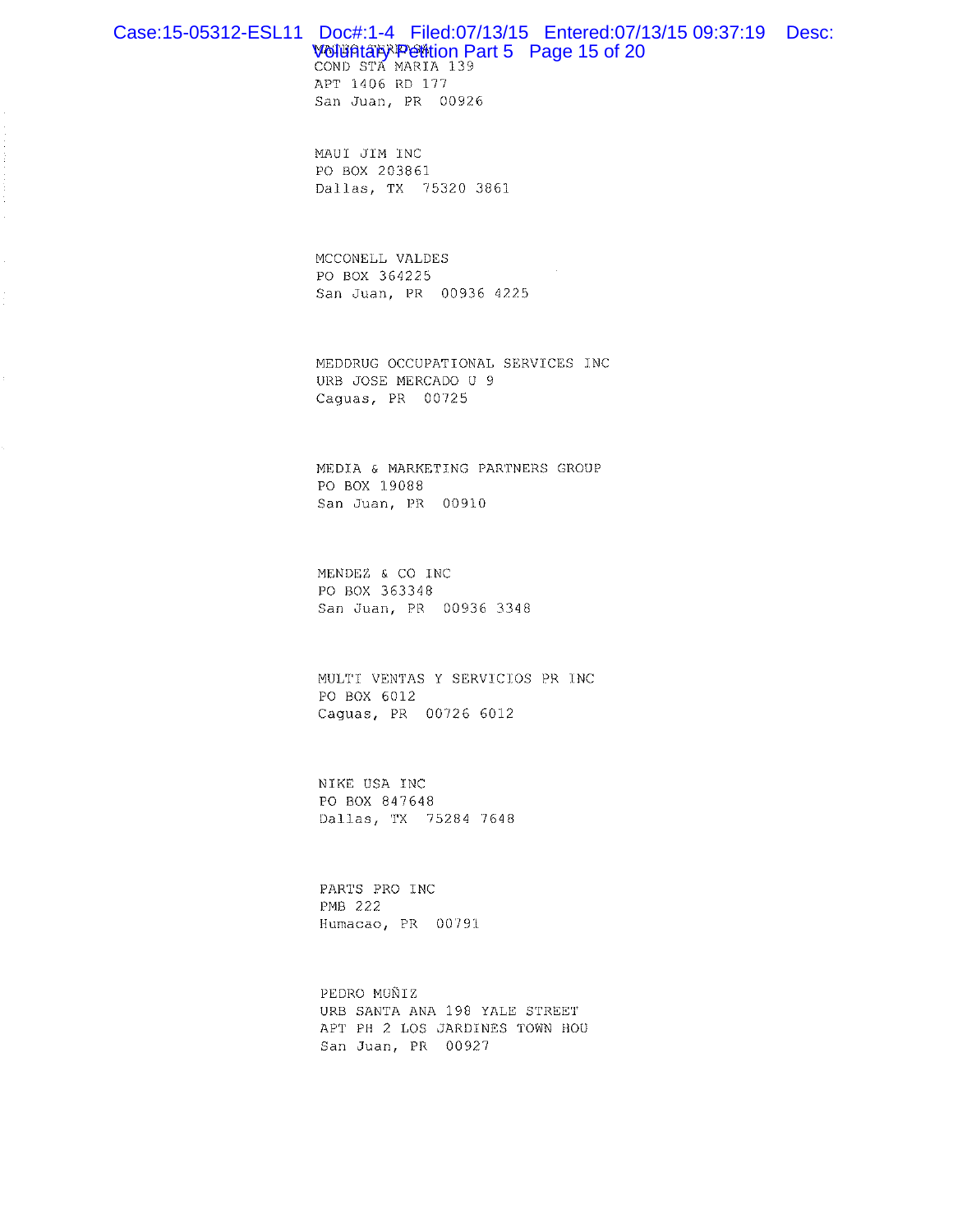## Case:15-05312-ESL11 Doc#:1-4 Filed:07/13/15 Entered:07/13/15 09:37:19 Desc:

#### **VOIGOTARV PetitioRRPET 5** Page 16 of 20

625 OVIEDO STREET TORRIMAR Guaynabo, PR 00966

PEMCO PO BOX 21420 San Juan, PR 00928 1420

PENNOCK GROWERS INC PO BOX 195537 San Juan, PR 00919 5537

PENSION BENEFIT GUARANTY CORP. DEPT. OF INSURANCE SUPERVISION 1200 K STREET, N.W. SUITE 270 Washington, DC 20005-4026

PETER BIRMINGHAM 4745 ISLA VERDE AVENUE APT 12C Carolina, PR 00979 6345

PITNEY BOWES PR PO BOX 11662 San Juan, PR 00922 1662

PLAZA CELLARS PO BOX 36328 San Juan, PR 00936 3328

POWERTEK CORPORATION PO BOX 360537 San Juan, PR 00936

PR ELECTRIC POWER AUTHORITY BANKRUPTCY OFFICE PO BOX 364267 San Juan, PR 00936-4267

PR HOTEL & TOURISM 165 PONCE DE LEON AVENUE San Juan, PR 00917 1233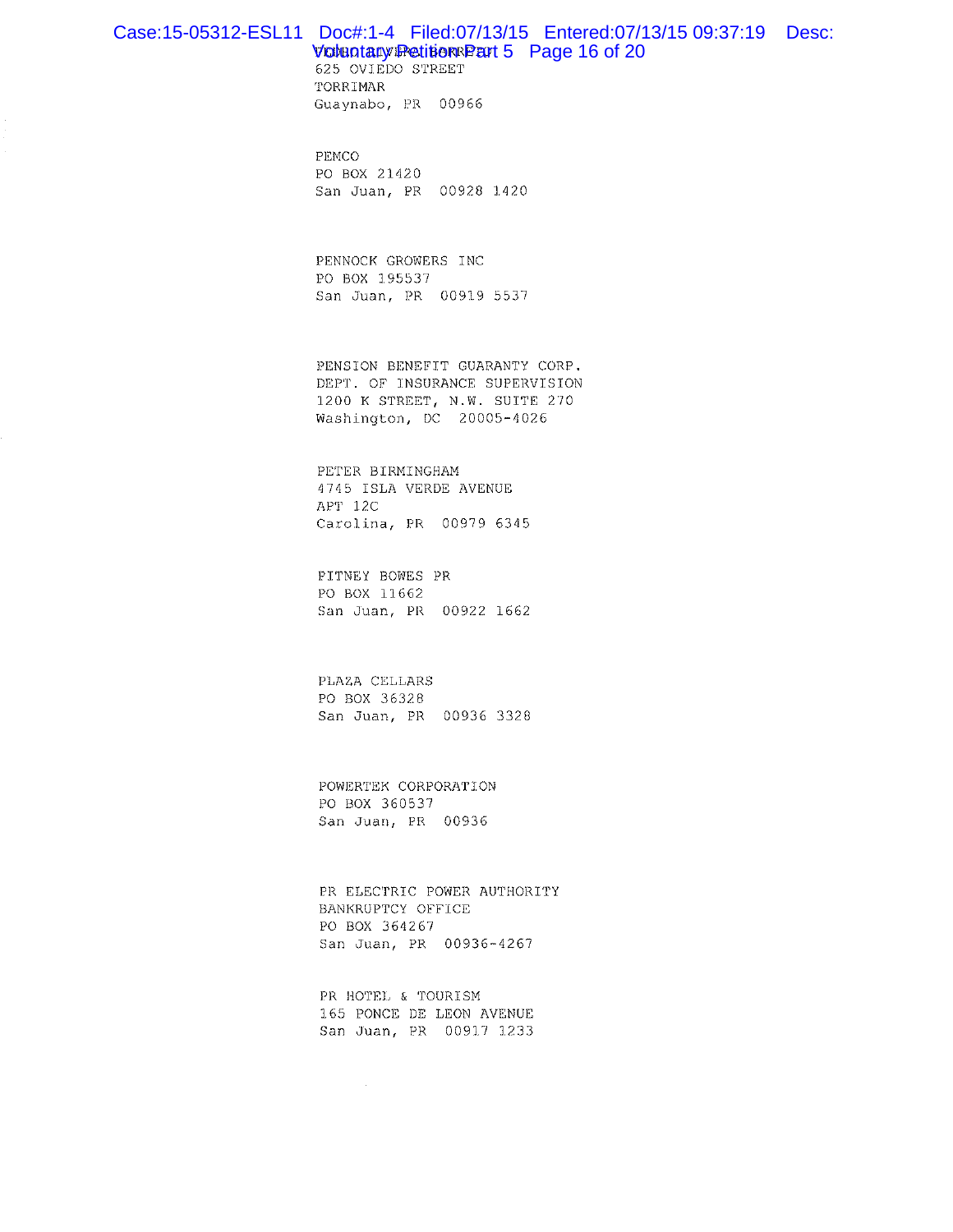#### Case:15-05312-ESL11 Doc#:1-4 Filed:07/13/15 Entered:07/13/15 09:37:19 Desc: **Voluntary Petition Part 5 Page 17 of 20**

PO BOX 21110

San Juan, PR 00928 1110

PUBLISHING SERVICES GROUP PO BOX 360813 San Juan, PR 00936 0813

PUERTO RICO AIR FILTERS PO BOX 194971 San Juan, PR 00919

PUERTO RICO GOLF ASSOCIATION PARADISE COMMERCIAL CENTER 264 SUITE 11 MATADERO AVENUE San Juan, PR 00907

PUERTO RICO TOURISM DEVELOPMENT FUND PO Box 42001 MINILLAS STATION San Juan, PR 00940

PUERTO RICO WIRE PRODUCTS INC PO BOX 363167 San Juan, PR 00936 3167

PUKKA INC PO BOX 1427 Lima, OH 45802

RAFAEL RAMIREZ BALL PO BOX 195492 San Juan, PR 00919

RAMON MARTINEZ PEREZ 153 CRUZ STREET APT 1E OLD SAN JUAN San Juan, PR 00901

REAL TIME PAIN RELIEF PO BOX 37759 San Juan, PR 00937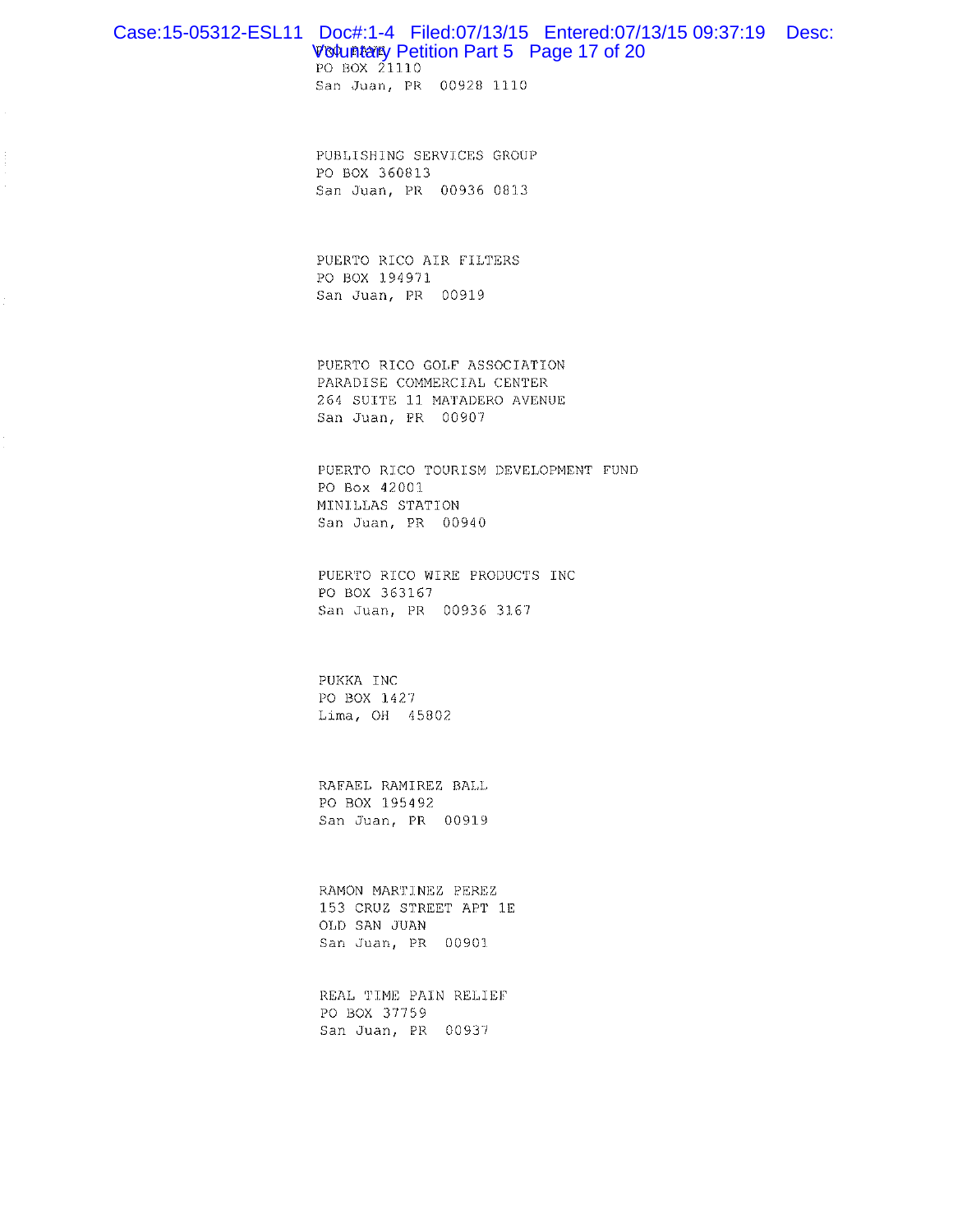#### Case:15-05312-ESL11 Doc#:1-4 Filed:07/13/15 Entered:07/13/15 09:37:19 Desc: Votentery Petition Part 5 Page 18 of 20

OVIEDO 7 6 TORRIMAR Guaynabo, PR 00966

 $\bar{z}$ 

 $\mathcal{L}$ 

RICOH PUERTO RICO INC 431 PONCE DE LEON AVENUE SUITE 1700 EDIF NACIONAL PLAZA San Juan, PR 00901

ROD RODDER SERVICE INC PO BOX 191713 San Juan, PR 00919 1713

SAJO RUIZ 1555 FRANCIA STREET San Juan, PR 00911

SCOTIABANK PO BOX 362230 San Juan, PR 00936 2230

SECONDINO ACOSTA PO BOX 1632 Carolina, PR 00984

SHERWIN WILLIAMS 267 CALLE MENDEZ VIGO E Mayaguez, PR 00680

SHOW TURF 1365 NEPTUNE DRIVE Boynton Beach, FL 33426

SOLARES & CO., INC PO BOX 9558 Bayamon, PR 00960 9558

SPORTS GROUP PO BOX 9600 San Juan, PR 00908 0600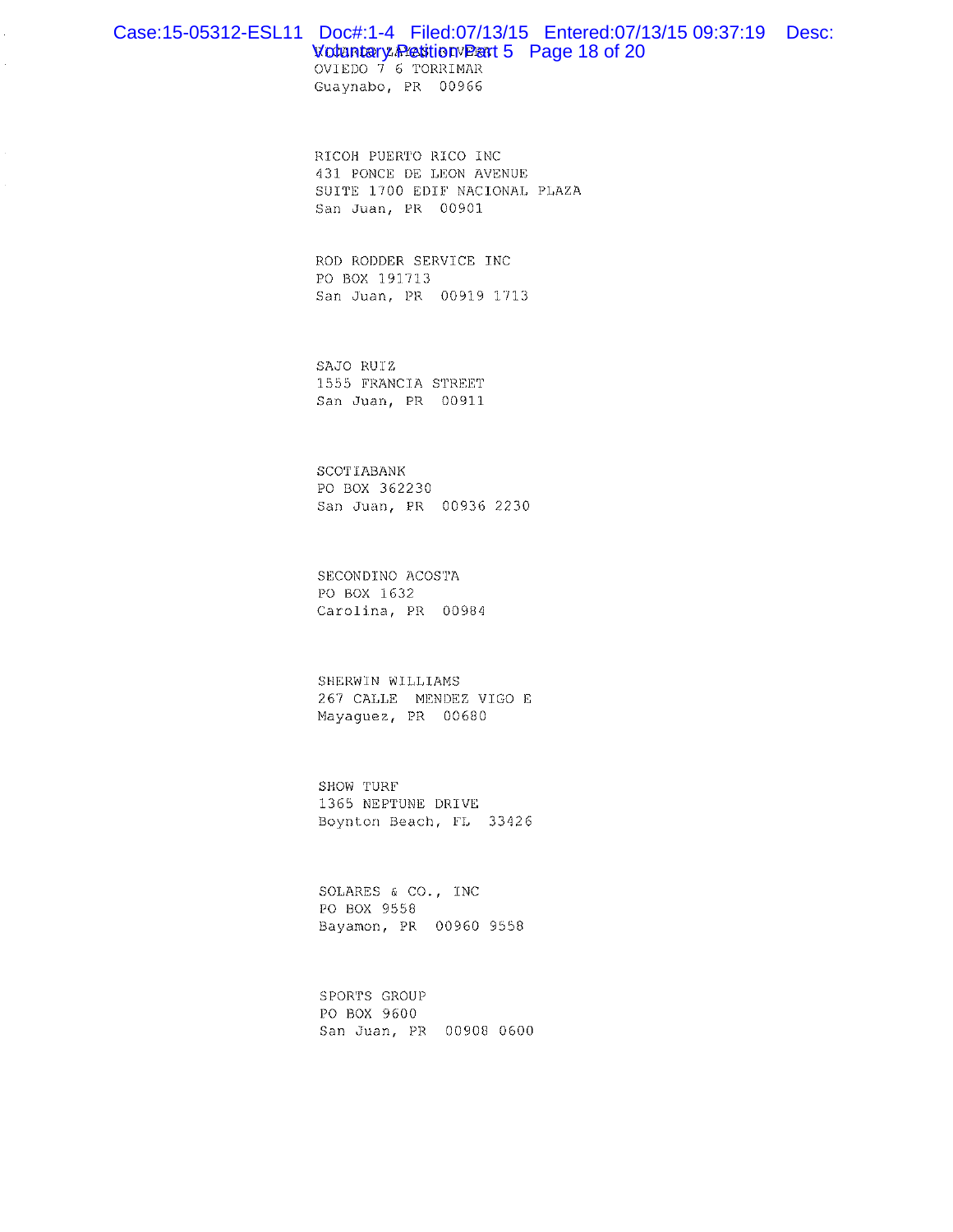#### Case:15-05312-ESL11 Doc#:1-4 Filed:07/13/15 Entered:07/13/15 09:37:19 Desc: Voluntary Retition Rart oR Page 19 of 20

PO BOX 365028 San Juan, PR 00936 5028

SUCESION ARTURO DIAZ JR RR 3 BOX 4580 San Juan, PR 00926

TERMINIX PR (PRESTIGIE PEST MANAGEMENT C PO BOX 1860 Carolina, PR 00984 1860

THE TORO COMPANY PO BOX 3339 Abilene, TX 79604

THYSSENKRUPP ELEVATOR CORP PO BOX 933977 Atlanta, GA 31193 3977

TOM SMITH 2305 LAUREL STREET COND PARK BOLULEVARD APT 901 San Juan, PR 00913

TRAVEL MAPS PO BOX 270997 Saint Paul, MN 55127

TRDS FOOTWEAR LLC 1515 NW 22nd ST Miami, FL 33142

TRUMP GOLF COCO BEACH LLC 725 FIFTH AVENUE New York, NY 10022

UNIVERSAL EQUIPMENT & SALES CORP PO BOX 194048 San Juan, PR 00919 4048